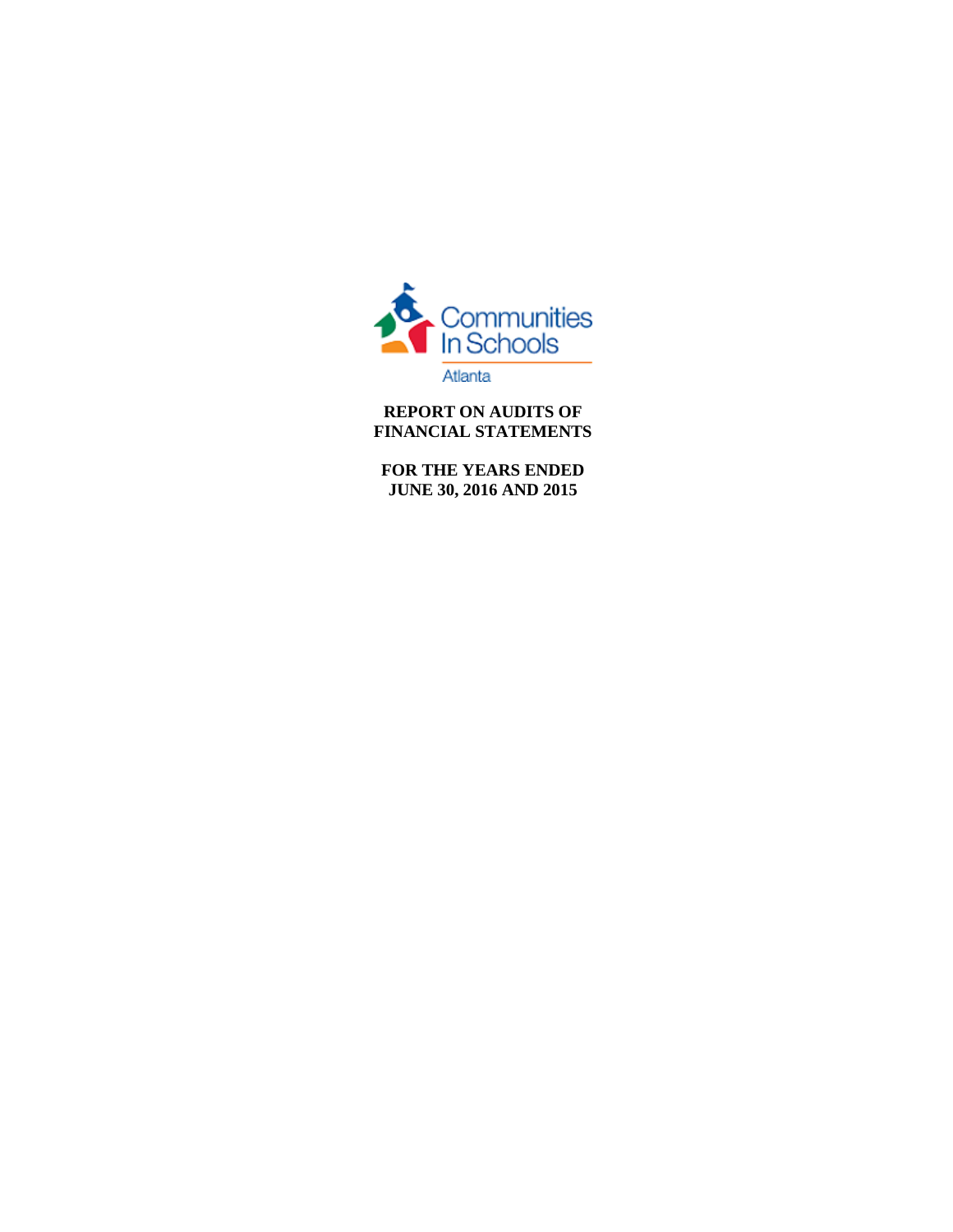# **COMMUNITIES IN SCHOOLS OF ATLANTA, INC. INDEX TO FINANCIAL STATEMENTS JUNE 30, 2016 AND 2015**

|                                         | PAGE    |
|-----------------------------------------|---------|
| <b>INDEPENDENT AUDITOR'S REPORT</b>     |         |
| STATEMENTS OF FINANCIAL POSITION        |         |
| STATEMENTS OF ACTIVITIES AND NET ASSETS | $2 - 3$ |
| STATEMENTS OF FUNCTIONAL EXPENSES       | $4 - 5$ |
| <b>STATEMENTS OF CASH FLOWS</b>         | 6       |
| NOTES TO FINANCIAL STATEMENTS           | 7-13    |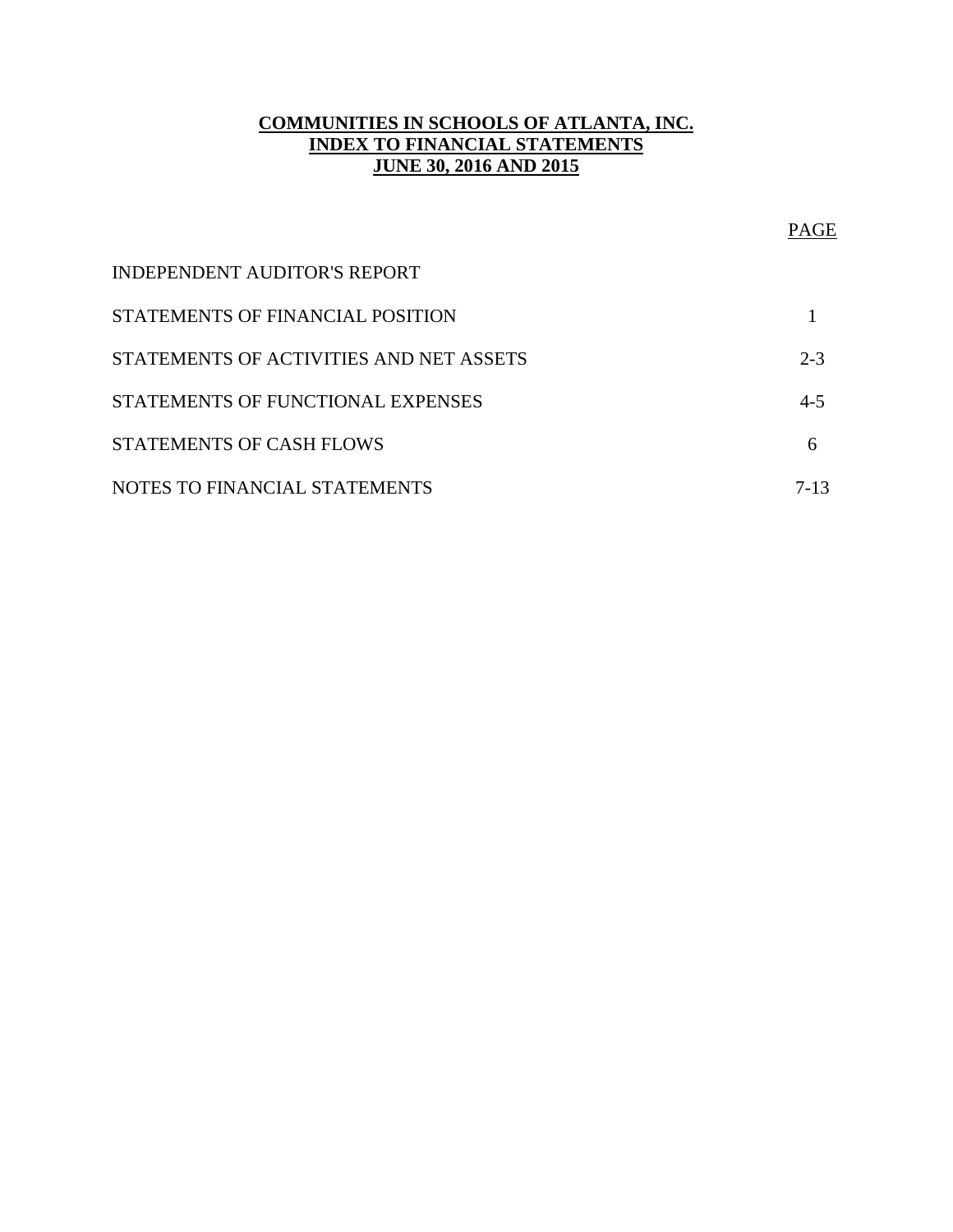

# **Jones and Kolb Certified Public Accountants Atlanta, Georgia**

# INDEPENDENT AUDITOR'S REPORT

To the Board of Directors Communities In Schools of Atlanta, Inc. Atlanta, Georgia

We have audited the accompanying financial statements of Communities In Schools of Atlanta, Inc. (the "Organization"), which comprise the statements of financial position as of June 30, 2016 and 2015, and the related statements of activities and net assets, functional expenses and cash flows for the years then ended and the related notes to the financial statements.

#### **Management's Responsibility for the Financial Statements**

Management is responsible for the preparation and fair presentation of these financial statements in accordance with accounting principles generally accepted in the United States of America; this includes the design, implementation, and maintenance of internal control relevant to the preparation and fair presentation of financial statements that are free from material misstatement, whether due to fraud or error.

#### **Auditor's Responsibility**

Our responsibility is to express an opinion on these financial statements based on our audits. We conducted our audits in accordance with auditing standards generally accepted in the United States of America. Those standards require that we plan and perform the audit to obtain reasonable assurance about whether the financial statements are free from material misstatement.

An audit involves performing procedures to obtain audit evidence about the amounts and disclosures in the financial statements. The procedures selected depend on the auditor's judgment, including the assessment of the risks of material misstatement of the financial statements, whether due to fraud or error. In making those risk assessments, the auditor considers internal control relevant to the entity's preparation and fair presentation of the financial statements in order to design audit procedures that are appropriate in the circumstances, but not for the purpose of expressing an opinion on the effectiveness of the entity's internal control. Accordingly, we express no such opinion. An audit also includes evaluating the appropriateness of accounting policies used and the reasonableness of significant accounting estimates made by management, as well as evaluating the overall presentation of the financial statements.

We believe that the audit evidence we have obtained is sufficient and appropriate to provide a basis for our audit opinion.

#### **Opinion**

In our opinion, the financial statements referred to above present fairly, in all material respects, the financial position of Communities In Schools of Atlanta, Inc. as of June 30, 2016 and 2015, and the changes in its net assets and its cash flows for the years then ended in accordance with

accounting principles generally accepted in the United States of America.<br>Conta on the United States of America.

January 13, 2017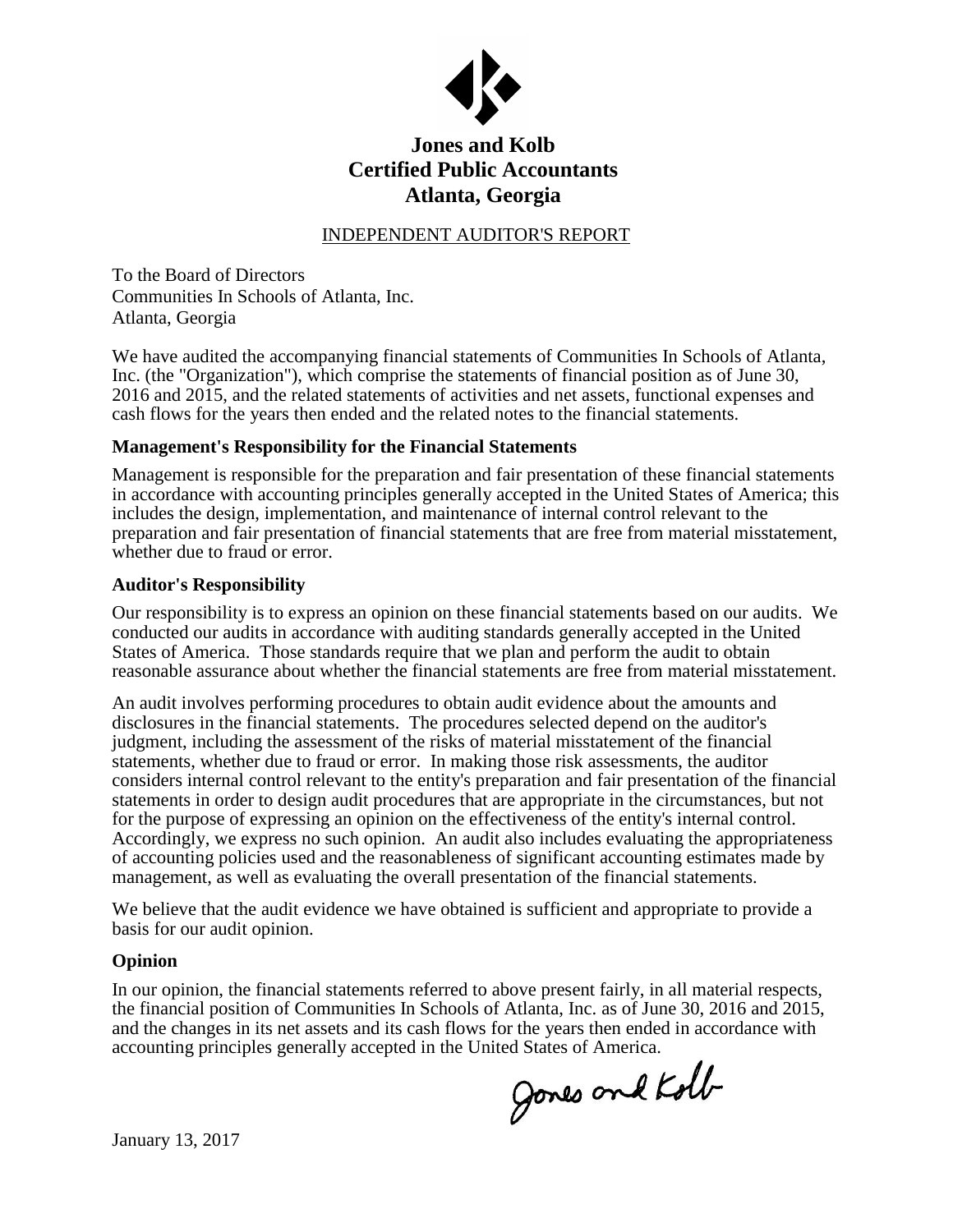# **COMMUNITIES IN SCHOOLS OF ATLANTA, INC. STATEMENTS OF FINANCIAL POSITION JUNE 30, 2016 AND 2015**

## **ASSETS**

|                                   | 2016                     | 2015            |
|-----------------------------------|--------------------------|-----------------|
| <b>ASSETS</b>                     |                          |                 |
| Cash and cash equivalents         | $\mathcal{S}$<br>449,999 | \$<br>151,252   |
| Grants and contracts receivables  | 116,181                  | 61,133          |
| Promises to give                  | 10,500                   | 40,750          |
| Prepaid expenses and other assets | 56,330                   | 21,970          |
| Investments                       | 2,256,602                | 2,271,361       |
| Property and equipment, net       | 66,438                   | 60,966          |
| <b>Total assets</b>               | 2,956,050                | \$2,607,432     |
| <b>LIABILITIES AND NET ASSETS</b> |                          |                 |
| <b>LIABILITIES</b>                |                          |                 |
| Accounts payable                  | \$<br>69,286             | \$<br>60,261    |
| Accrued expenses                  | 295,202                  | 142,762         |
| <b>Total liabilities</b>          | 364,488                  | 203,023         |
| <b>NET ASSETS</b>                 |                          |                 |
| Unrestricted                      | 2,531,737                | 2,315,759       |
| Temporarily restricted            | 59,825                   | 88,650          |
| Total net assets                  | 2,591,562                | 2,404,409       |
| Total liabilities and net assets  | 2,956,050<br>\$          | 2,607,432<br>\$ |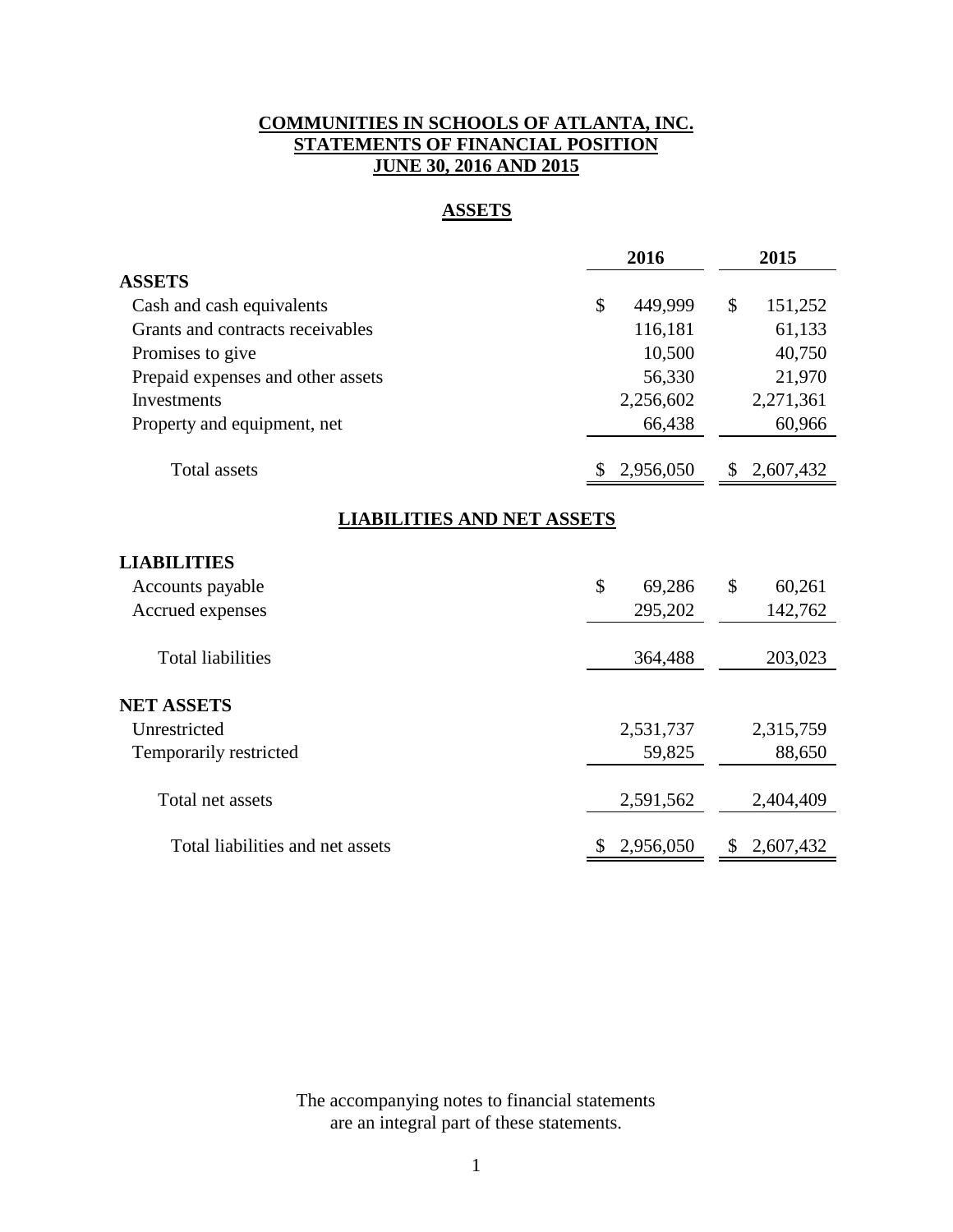## **COMMUNITIES IN SCHOOLS OF ATLANTA, INC. STATEMENT OF ACTIVITIES AND NET ASSETS FOR THE YEAR ENDED JUNE 30, 2016**

|                                                 |                     | <b>Temporarily</b> |              |
|-------------------------------------------------|---------------------|--------------------|--------------|
|                                                 | <b>Unrestricted</b> | <b>Restricted</b>  | <b>Total</b> |
| <b>REVENUES AND</b>                             |                     |                    |              |
| <b>OTHER SUPPORT</b>                            |                     |                    |              |
| Government funding                              | \$2,309,040         | \$<br>28,000       | \$2,337,040  |
| Contributions                                   | 236,206             | 864,252            | 1,100,458    |
| Special event, net of \$101,694 of direct costs | 264,118             |                    | 264,118      |
| Realized and unrealized losses on investments   | (46, 806)           |                    | (46, 806)    |
| Interest and dividend income                    | 52,143              |                    | 52,143       |
| Other income                                    | 1,320               |                    | 1,320        |
| Total revenues and                              |                     |                    |              |
| other support                                   | 2,816,021           | 892,252            | 3,708,273    |
| <b>NET ASSETS RELEASED</b>                      |                     |                    |              |
| <b>FROM RESTRICTIONS</b>                        | 921,077             | (921, 077)         |              |
| <b>EXPENSES</b>                                 |                     |                    |              |
| Program                                         | 2,764,610           |                    | 2,764,610    |
| Management and general                          | 569,135             |                    | 569,135      |
| Fundraising                                     | 187,375             |                    | 187,375      |
| Total expenses                                  | 3,521,120           |                    | 3,521,120    |
| <b>CHANGE IN NET ASSETS</b>                     | 215,978             | (28, 825)          | 187,153      |
| NET ASSETS, Beginning of year                   | 2,315,759           | 88,650             | 2,404,409    |
| NET ASSETS, End of year                         | \$2,531,737         | \$<br>59,825       | \$2,591,562  |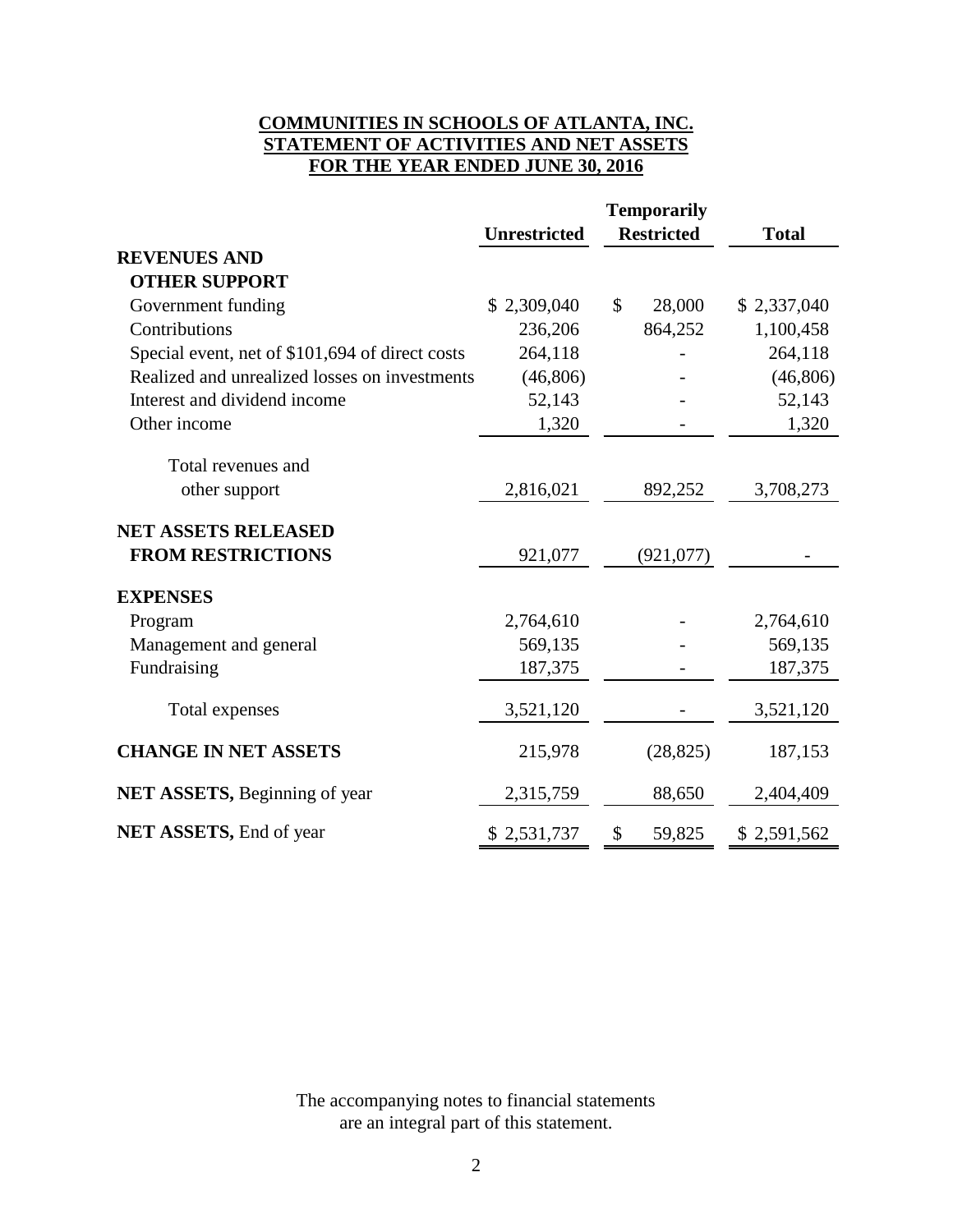## **COMMUNITIES IN SCHOOLS OF ATLANTA, INC. STATEMENT OF ACTIVITIES AND NET ASSETS FOR THE YEAR ENDED JUNE 30, 2015**

|                                                |               |                     | <b>Temporarily</b> |               |
|------------------------------------------------|---------------|---------------------|--------------------|---------------|
|                                                |               | <b>Unrestricted</b> | <b>Restricted</b>  | <b>Total</b>  |
| <b>REVENUES AND</b>                            |               |                     |                    |               |
| <b>OTHER SUPPORT</b>                           |               |                     |                    |               |
| Government funding                             | $\mathcal{S}$ | 345,182             | \$<br>21,000       | \$<br>366,182 |
| Contributions                                  |               | 561,378             | 598,980            | 1,160,358     |
| Special event, net of \$47,408 of direct costs |               | 31,507              |                    | 31,507        |
| Realized and unrealized losses on investments  |               | (55, 387)           |                    | (55, 387)     |
| Interest and dividend income                   |               | 78,335              |                    | 78,335        |
| Other income                                   |               | 165                 |                    | 165           |
| Total revenues and                             |               |                     |                    |               |
| other support                                  |               | 961,180             | 619,980            | 1,581,160     |
| <b>NET ASSETS RELEASED</b>                     |               |                     |                    |               |
| <b>FROM RESTRICTIONS</b>                       |               | 623,703             | (623,703)          |               |
| <b>EXPENSES</b>                                |               |                     |                    |               |
| Program                                        |               | 1,617,194           |                    | 1,617,194     |
| Management and general                         |               | 506,733             |                    | 506,733       |
| Fundraising                                    |               | 129,755             |                    | 129,755       |
| Total expenses                                 |               | 2,253,682           |                    | 2,253,682     |
| <b>CHANGE IN NET ASSETS</b>                    |               | (668,799)           | (3,723)            | (672, 522)    |
| <b>NET ASSETS, Beginning of year</b>           |               | 2,984,558           | 92,373             | 3,076,931     |
| NET ASSETS, End of year                        |               | \$2,315,759         | \$<br>88,650       | \$2,404,409   |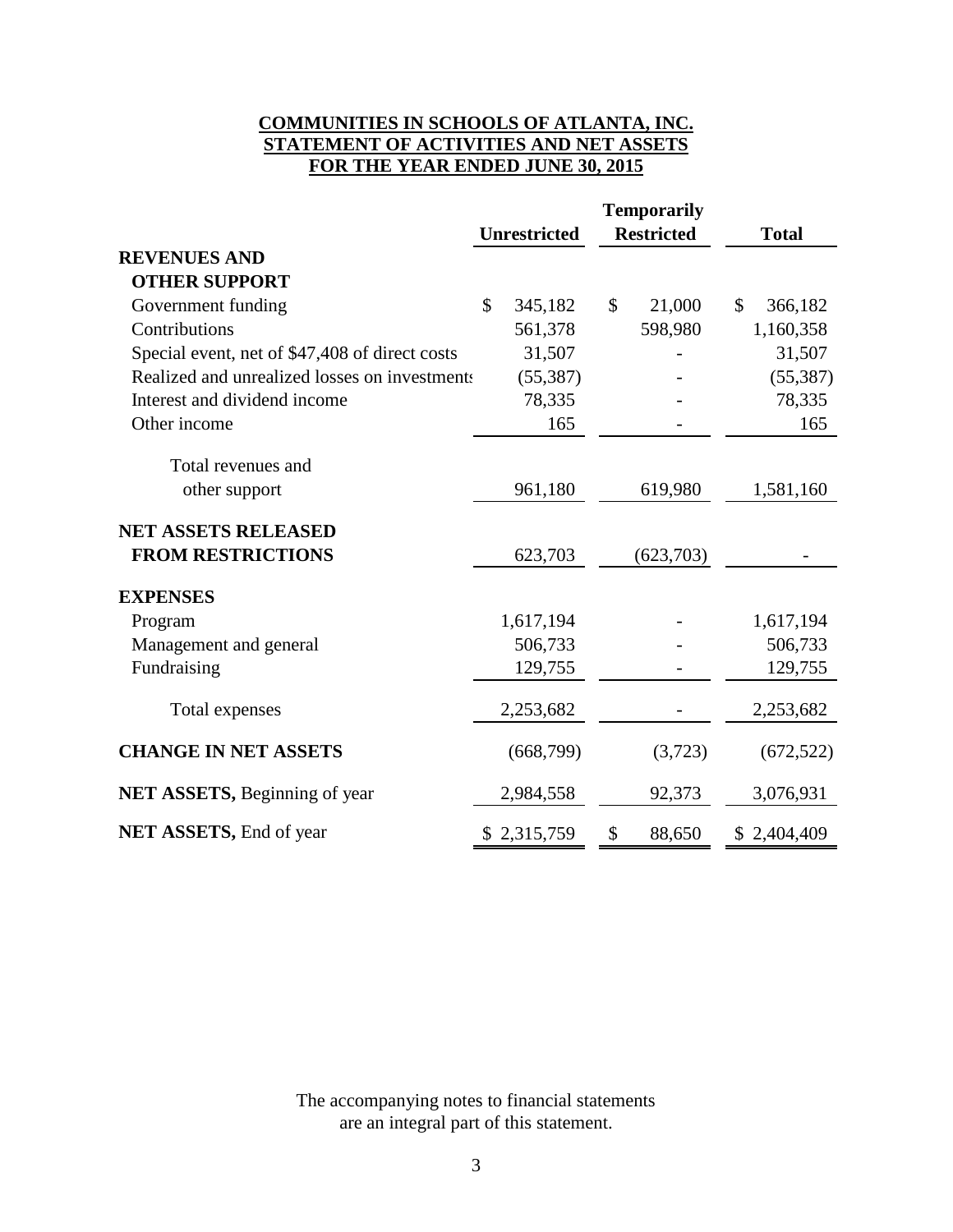#### **COMMUNITIES IN SCHOOLS OF ATLANTA, INC. STATEMENT OF FUNCTIONAL EXPENSES FOR THE YEAR ENDED JUNE 30, 2016**

|                           | <b>Program Services</b> | <b>Supporting Services</b> |                          |    |                    |    |                                   |    |              |
|---------------------------|-------------------------|----------------------------|--------------------------|----|--------------------|----|-----------------------------------|----|--------------|
|                           | <b>Direct</b>           |                            | <b>Management</b><br>and |    |                    |    | <b>Total</b><br><b>Supporting</b> |    |              |
|                           | <b>Services</b>         |                            | General                  |    | <b>Fundraising</b> |    | <b>Services</b>                   |    | <b>Total</b> |
| Salaries                  | \$<br>1,717,752         | \$                         | 271,373                  | \$ | 125,261            | \$ | 396,634                           | \$ | 2,114,386    |
| Taxes and benefits        | 557,596                 |                            | 116,397                  |    | 49,971             |    | 166,368                           |    | 723,964      |
| Professional fees         | 54,518                  |                            | 107,870                  |    | 2,749              |    | 110,619                           |    | 165,137      |
| Rent                      | 78,512                  |                            | 14,791                   |    | 1,233              |    | 16,024                            |    | 94,536       |
| School activities         | 93,436                  |                            |                          |    |                    |    |                                   |    | 93,436       |
| Assistance to individuals | 74,892                  |                            | 2,410                    |    |                    |    | 2,410                             |    | 77,302       |
| Office expenses           | 48,698                  |                            | 14,658                   |    | 1,222              |    | 15,880                            |    | 64,578       |
| Depreciation              | 27,386                  |                            | 5,159                    |    |                    |    | 5,159                             |    | 32,545       |
| Other expenses            | 17,625                  |                            | 5,699                    |    | 5,683              |    | 11,382                            |    | 29,007       |
| Staff development         |                         |                            |                          |    |                    |    |                                   |    |              |
| and conferences           | 26,244                  |                            | 2,400                    |    | 200                |    | 2,600                             |    | 28,844       |
| Travel                    | 26,028                  |                            | 1,804                    |    | 150                |    | 1,954                             |    | 27,982       |
| Advertising/branding      | 3,620                   |                            | 17,754                   |    |                    |    | 17,754                            |    | 21,374       |
| Insurance                 | 17,278                  |                            | 3,255                    |    | 271                |    | 3,526                             |    | 20,804       |
| Events/meetings           | 21,025                  |                            | 2,853                    |    | 635                |    | 3,488                             |    | 24,513       |
| Interest expense          |                         |                            | 2,712                    |    |                    |    | 2,712                             |    | 2,712        |
| Total                     | \$<br>2,764,610         | \$                         | 569,135                  | \$ | 187,375            | \$ | 756,510                           | \$ | 3,521,120    |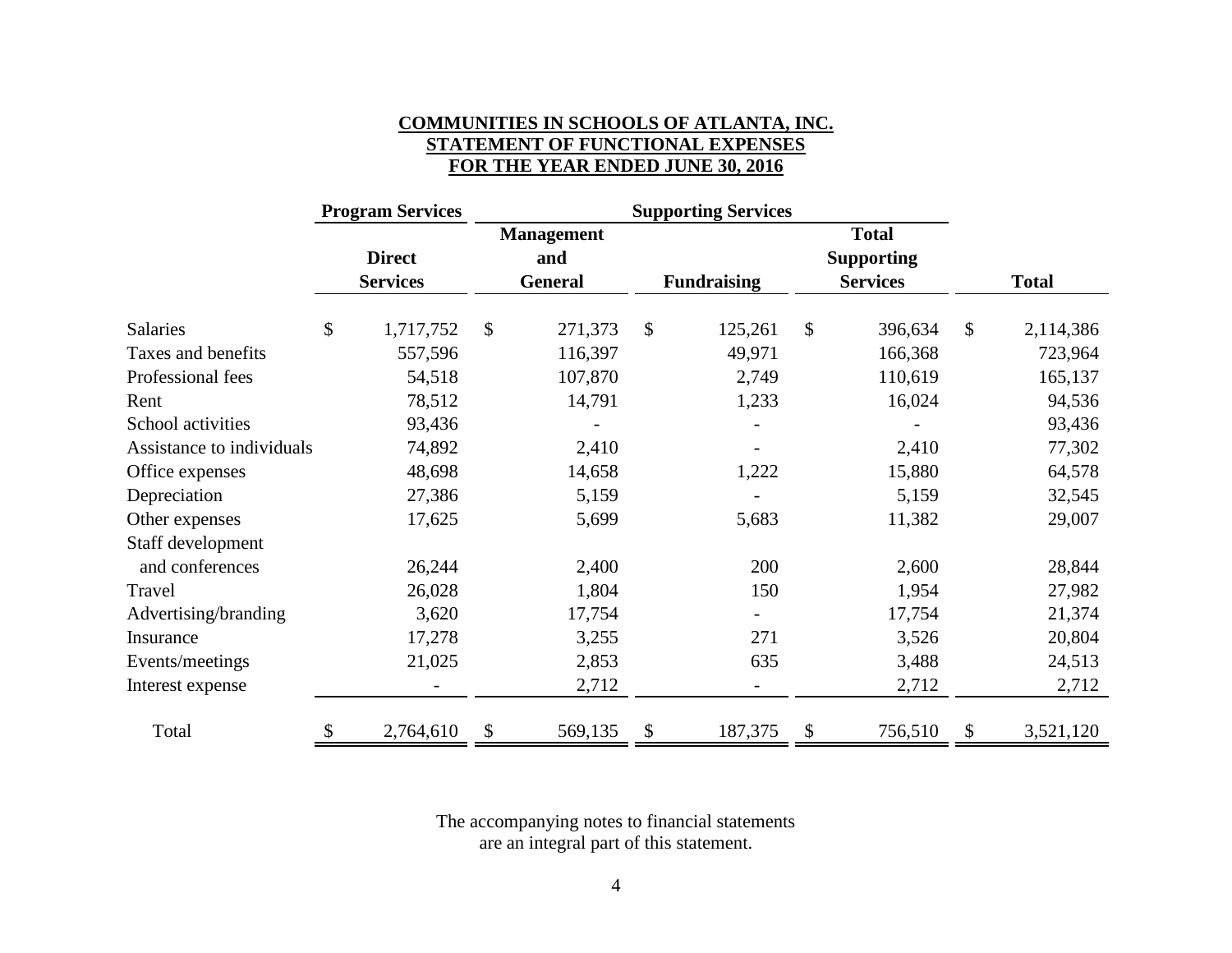#### **COMMUNITIES IN SCHOOLS OF ATLANTA, INC. STATEMENT OF FUNCTIONAL EXPENSES FOR THE YEAR ENDED JUNE 30, 2015**

|                           | <b>Program Services</b>          | <b>Supporting Services</b>                 |         |                           |         |                                                      |         |                 |
|---------------------------|----------------------------------|--------------------------------------------|---------|---------------------------|---------|------------------------------------------------------|---------|-----------------|
|                           | <b>Direct</b><br><b>Services</b> | <b>Management</b><br>and<br><b>General</b> |         | <b>Fundraising</b>        |         | <b>Total</b><br><b>Supporting</b><br><b>Services</b> |         | <b>Total</b>    |
|                           |                                  |                                            |         |                           |         |                                                      |         |                 |
| <b>Salaries</b>           | \$<br>897,054                    | $\mathcal{S}$                              | 220,624 | $\boldsymbol{\mathsf{S}}$ | 108,706 | \$                                                   | 329,330 | \$<br>1,226,384 |
| Taxes and benefits        | 314,875                          |                                            | 115,188 |                           | 11,340  |                                                      | 126,528 | 441,403         |
| Rent                      | 122,855                          |                                            | 41,102  |                           | 3,737   |                                                      | 44,839  | 167,694         |
| Professional fees         | 30,834                           |                                            | 97,315  |                           | 786     |                                                      | 98,101  | 128,935         |
| Assistance to individuals | 70,547                           |                                            |         |                           |         |                                                      |         | 70,547          |
| School activities         | 67,525                           |                                            |         |                           |         |                                                      |         | 67,525          |
| Office expenses           | 29,963                           |                                            | 11,376  |                           | 1,034   |                                                      | 12,410  | 42,373          |
| Depreciation              | 25,582                           |                                            | 3,923   |                           |         |                                                      | 3,923   | 29,505          |
| Other expenses            | 12,860                           |                                            | 6,154   |                           | 2,637   |                                                      | 8,791   | 21,651          |
| Insurance                 | 13,428                           |                                            | 4,294   |                           | 390     |                                                      | 4,684   | 18,112          |
| Travel                    | 14,025                           |                                            | 2,332   |                           | 209     |                                                      | 2,541   | 16,566          |
| Staff development         |                                  |                                            |         |                           |         |                                                      |         |                 |
| and conferences           | 10,957                           |                                            | 2,446   |                           | 369     |                                                      | 2,815   | 13,772          |
| Events/meetings           | 6,689                            |                                            | 1,979   |                           | 547     |                                                      | 2,526   | 9,215           |
| Total                     | \$<br>1,617,194                  | \$                                         | 506,733 | \$                        | 129,755 | \$                                                   | 636,488 | \$<br>2,253,682 |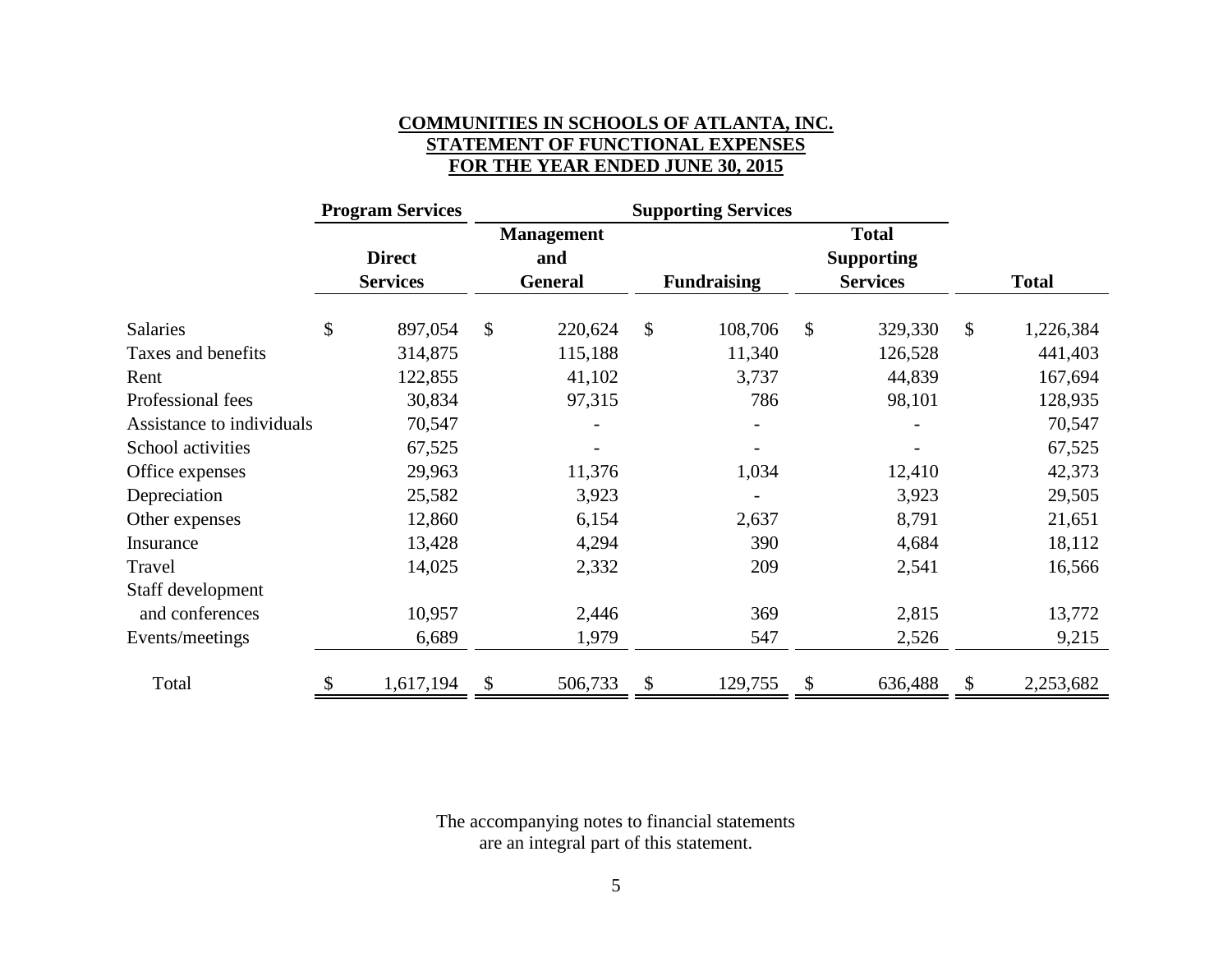# **COMMUNITIES IN SCHOOLS OF ATLANTA, INC. STATEMENTS OF CASH FLOWS FOR THE YEARS ENDED JUNE 30, 2016 AND 2015**

|                                                                     | 2016                                 | 2015                        |
|---------------------------------------------------------------------|--------------------------------------|-----------------------------|
| <b>CASH FLOWS FROM OPERATING ACTIVITIES</b><br>Change in net assets | $\boldsymbol{\mathsf{S}}$<br>187,153 | (672, 522)<br>$\mathcal{L}$ |
|                                                                     |                                      |                             |
| ADJUSTMENTS TO RECONCILE CHANGE IN NET                              |                                      |                             |
| ASSETS TO NET CASH AND CASH EQUIVALENTS                             |                                      |                             |
| PROVIDED BY (USED IN) OPERATING ACTIVITIES:                         |                                      |                             |
| Depreciation                                                        | 32,545                               | 29,505                      |
| Loss on disposal of property and equipment                          |                                      | 335                         |
| Realized and unrealized loss on investments                         | 46,806                               | 55,387                      |
| Changes in:                                                         |                                      |                             |
| Grants and contracts receivables                                    | (55,048)                             | 89,447                      |
| Promises to give                                                    | 30,250                               | (40,750)                    |
| Prepaid expenses and other assets                                   | (34,360)                             | 8,047                       |
| Accounts payable and accrued expenses                               | 161,465                              | 40,764                      |
| Total adjustments                                                   | 181,658                              | 182,735                     |
| Net cash and cash equivalents provided by (used in)                 |                                      |                             |
| operating activities                                                | 368,811                              | (489, 787)                  |
| <b>CASH FLOWS FROM INVESTING ACTIVITIES</b>                         |                                      |                             |
| Purchases of property and equipment                                 | (38,017)                             | (37, 345)                   |
| Purchases of investments                                            | (1,700,203)                          | (124, 313)                  |
| Proceeds from sale of investments                                   | 1,668,156                            | 623,198                     |
| Net cash and cash equivalents provided by (used in)                 |                                      |                             |
| investing activities                                                | (70,064)                             | 461,540                     |
| NET DECREASE IN CASH AND CASH EQUIVALENTS                           | 298,747                              | (28, 247)                   |
| <b>CASH AND CASH EQUIVALENTS, Beginning of year</b>                 | 151,252                              | 179,499                     |
| CASH AND CASH EQUIVALENTS, End of year                              | 449,999<br>\$                        | \$<br>151,252               |
| SUPPLEMENTAL CASH FLOW DISCLOSURE                                   |                                      |                             |
| Interest paid                                                       | \$<br>2,712                          | \$                          |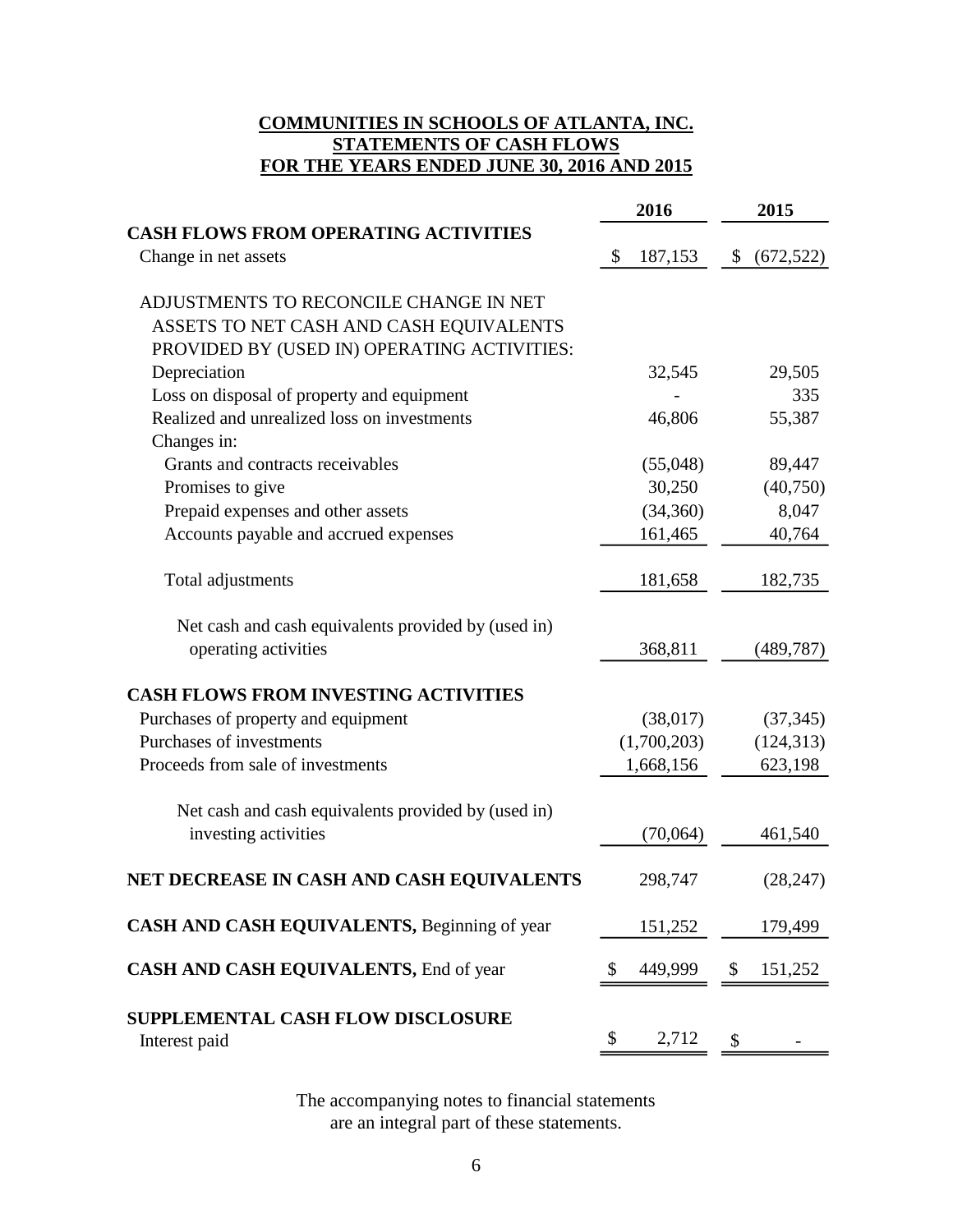#### **1. SUMMARY OF SIGNIFICANT ACCOUNTING POLICIES**

A. Communities In Schools of Atlanta, Inc. (the "Organization") is a Georgia nonprofit organization located in Atlanta, Georgia that was established in 1971 within the meaning of Section 501(c)(3) of the Internal Revenue Code. The mission of Communities In Schools of Atlanta, Inc. is to surround young people with a community of support, empowering them to stay in school and achieve in life. The Organization is part of the largest and most effective researchbased dropout prevention organization in the nation. The Organization places trained staff in schools who build relationships with struggling students and their families. They help identify the non-instructional obstacles that are preventing children from succeeding in school, and then connect students and their families to resources and services already available in the community. When the needs of students are met, they can concentrate on learning, and teachers are free to teach. The Organization offers services to Atlanta Public Schools, the Clayton County School District, the DeKalb County School District and the Fulton County School District.

B. The accompanying financial statements have been prepared using the accrual basis of accounting, in accordance with accounting principles generally accepted in the United States of America.

C. Net assets of the Organization and changes therein are classified and reported as follows:

Unrestricted net assets - Net assets not subject to donor-imposed stipulations.

Temporarily restricted net assets - Net assets subject to donor-imposed stipulations that may or will be met either by actions of the Organization and/or the passage of time.

Permanently restricted net assets - Net assets subject to donor-imposed stipulations that are required to be maintained permanently by the Organization. Generally, the donors of these assets permit the Organization to use all or part of the income earned on related investments for general or specific purposes. As of June 30, 2016 and 2015, the Organization had no permanently restricted net assets.

Revenues are reported as increases in unrestricted net assets unless use of the related assets is limited by donor-imposed stipulations. Expenses are recorded as decreases in unrestricted net assets. Gains and losses on assets or liabilities are reported as increases or decreases in unrestricted net assets unless their use is restricted by explicit donor stipulation or by law. Expirations of temporary restrictions on net assets (i.e., the donor-stipulated purpose has been fulfilled and/or the stipulated passage of time has elapsed) are reported as net assets released from restrictions.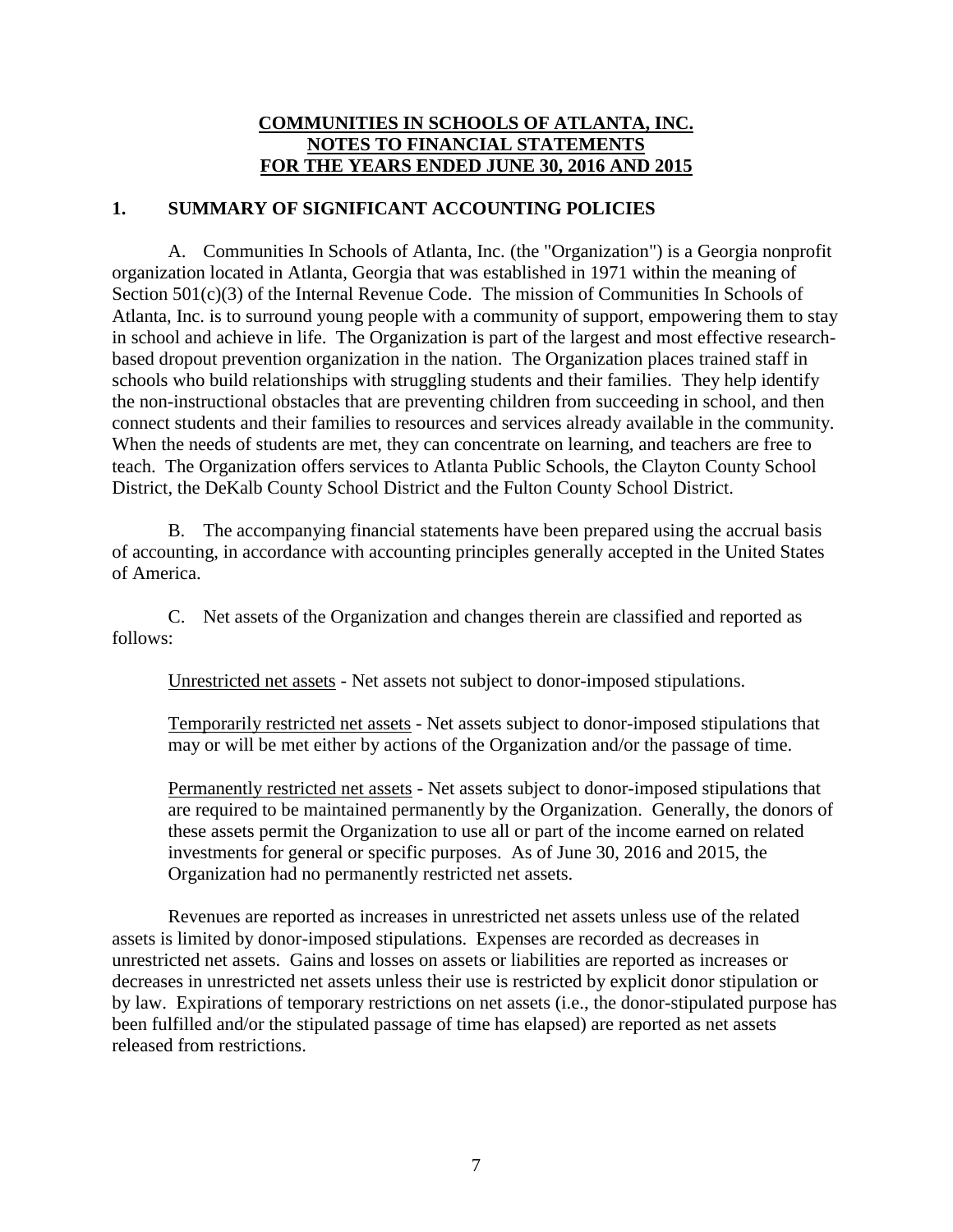D. The preparation of financial statements in conformity with accounting principles generally accepted in the United States of America requires management to make estimates and assumptions that affect certain reported amounts and disclosures. Accordingly, actual results could differ from those estimates.

E. The Organization considers all short-term, interest-bearing deposits external of the investment accounts with maturities of three months or less to be cash equivalents.

F. Grants and contracts receivables represents fees that have been billed but not collected as of the date of the accompanying financial statements. A provision for doubtful accounts is made to maintain adequate reserves to cover anticipated losses based upon management's evaluation of the collectability of grants and contracts receivables. At June 30, 2016 and 2015, the Organization considers all grants and contracts receivables fully collectible. Therefore, no allowance for doubtful accounts is recorded in the accompanying financial statements.

G. Promises to give to be received in one year or less are reported at net realizable value. Contributions to be received after one year, net of an allowance for uncollectible amounts, are initially reported at fair value, estimated by discounting them to their present value at a risk-adjusted rate. Thereafter, amortization of discounts is recorded as additional contribution revenue. An allowance for uncollectible promises to give is provided based upon management's judgment, considering such factors as prior collection history, type of contribution, relationship with donor and other relevant factors. At June 30, 2016 and 2015, the Organization considers all promises to give fully collectible. Therefore, no allowance for uncollectible amounts is recorded in the accompanying financial statements.

H. Investments are reported at fair value.

I. The Organization capitalizes property and equipment in excess of \$500. Purchased property and equipment is recorded at cost. Donated items are recorded at fair market value at the time of the gift. Depreciation is computed using the straight-line method over the estimated useful lives of the assets. Property and equipment have estimated useful lives ranging from three to eight years. Depreciation expense was \$32,545 and \$29,505 for the years ended June 30, 2016 and 2015, respectively.

J. Various individuals, corporations and foundations donate materials and services to the Organization for use in its programs and are recorded at the estimated fair market value at the date of donation. For the years ended June 30, 2016 and 2015, contributed materials of \$51,182 and \$52,596, respectively, have been included in contributions the accompanying Statements of Activities and Net Assets.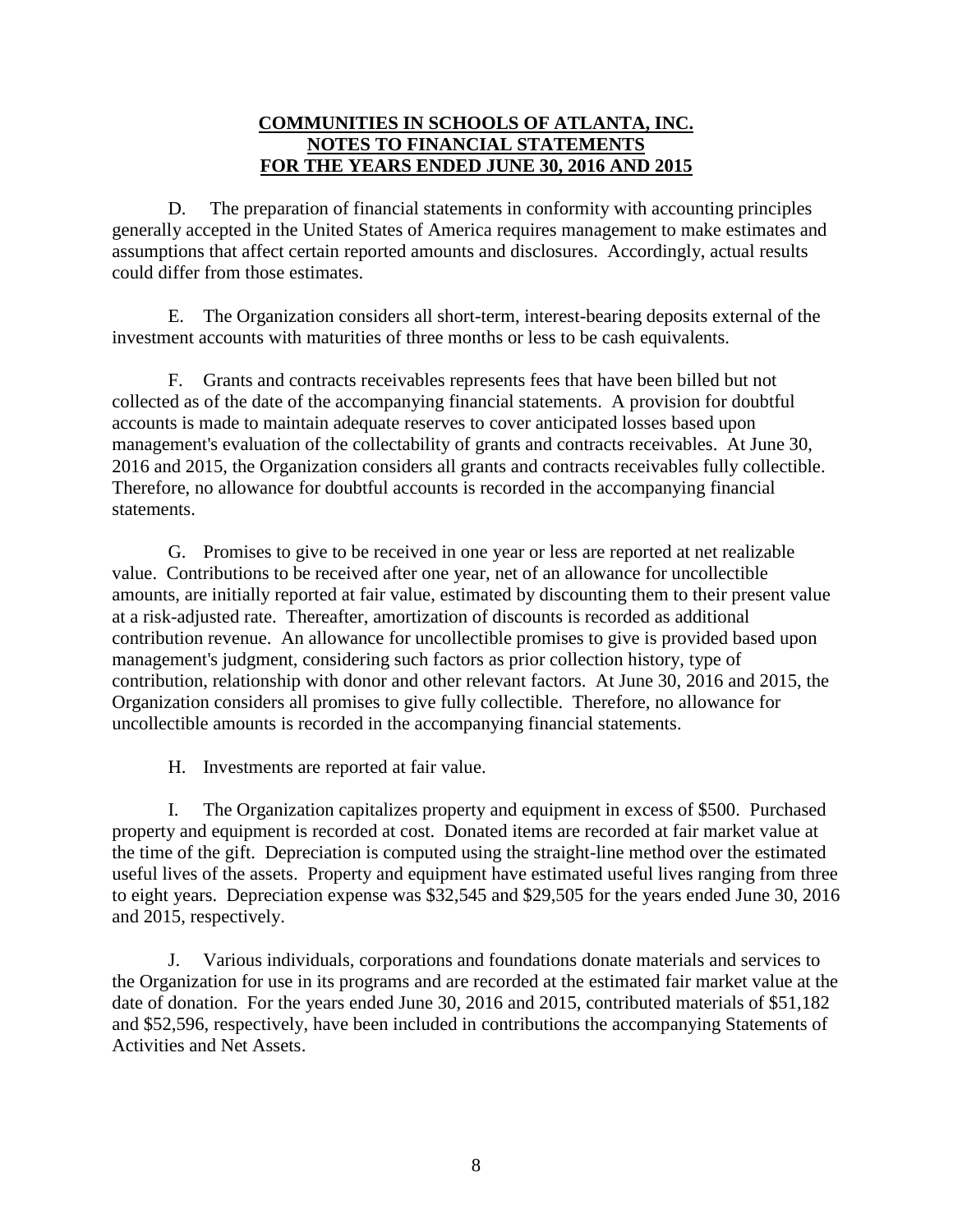Contributed services are recognized if the services received (a) create or enhance nonfinancial assets or (b) require specialized skills that are provided by individuals possessing those skills and would typically need to be purchased if not provided by donation. For the years ended June 30, 2016 and 2015, contributed services of \$39,407 and \$42,590, respectively, have been included in contributions and expenses the accompanying Statements of Activities and Net Assets

K. The costs of providing the various programs and other activities are summarized on a functional basis in the statements of activities and net assets and the statements of functional expenses. Accordingly, certain costs have been allocated among the various programs and supporting services benefited.

L. Subsequent events have been evaluated by management through January 13, 2017, the date these financial statements were available to be issued.

# **2. FAIR VALUE**

Accounting principles generally accepted in the United States of America establish a hierarchy for inputs used in measuring fair value that maximizes the use of observable inputs and minimizes the use of unobservable inputs by requiring that the most observable inputs be used when available. Level 1 within the hierarchy states that valuations are based on unadjusted quoted market prices for identical assets or liabilities in active markets. Level 2 within the hierarchy states that valuations are based on quoted prices for similar assets in active markets, quoted priced for identical assets in inactive markets or other observable inputs other than quoted market prices. Level 3 within the hierarchy states that valuations are derived from valuation techniques in which one or more significant inputs are unobservable. At June 30, 2016 and 2015, the only assets or liabilities that are measured at fair value on a recurring basis in periods subsequent to initial recognition are investments.

Following is valuation methodology descriptions used for assets measured at fair value:

*Common stocks and exchange-traded funds ("ETFs")*: Valued at the closing price reported on the active market on which the individual securities are traded.

*Mutual funds*: Valued at the daily closing price as reported by the fund. Mutual funds held by the Organization are open-end mutual funds that are registered with the SEC. These funds are required to publish their daily net asset value and to transact at that price. The mutual funds held by the Organization are deemed to be actively traded.

*Certificate of deposit*: Does not meet the definition of a debt security as it is not traded on a market or exchange; therefore it is not subject to fair value leveling and is reported at cost.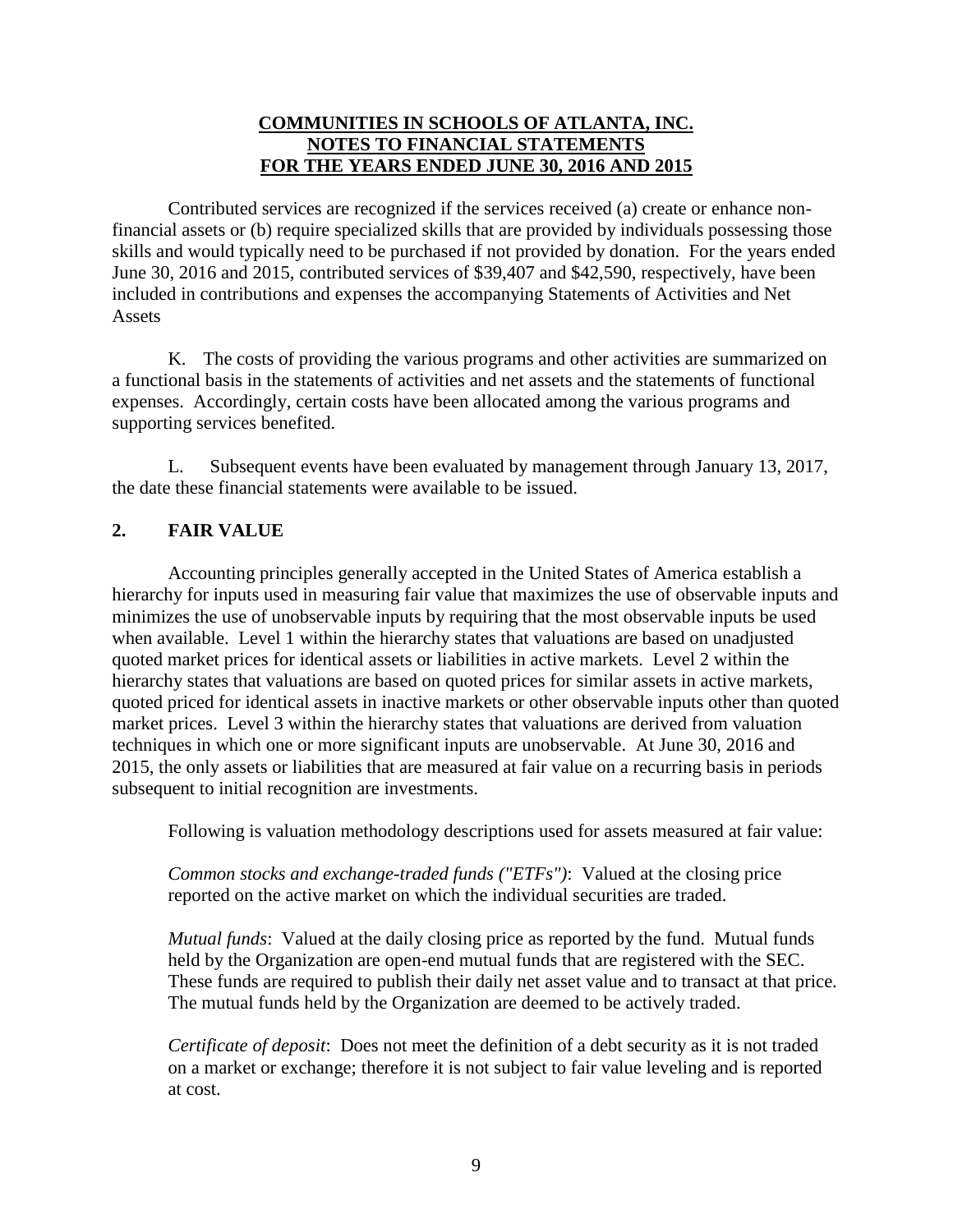*Corporate bonds*: Valued using pricing models maximizing the use of observable inputs for similar securities. This includes basing value on yields currently available on comparable securities of issuers with similar credit ratings.

*U.S. government securities*: Valued using pricing models maximizing the use of observable inputs for similar securities.

*Foreign bonds*: Valued using pricing models maximizing the use of observable inputs for similar securities.

The following table sets forth by level, within the fair value hierarchy, the Organization's assets at fair value as of June 30, 2016:

|                            | <b>Level 1</b> |           |          | <b>Level 2</b> |    | <b>Total</b> |
|----------------------------|----------------|-----------|----------|----------------|----|--------------|
| Common stock and ETFs      | \$             | 1,324,818 | \$       |                | \$ | 1,324,818    |
| Mutual funds               |                | 229,101   |          |                |    | 229,101      |
| Corporate bonds            |                |           |          | 298,395        |    | 298,395      |
| U.S. government securities |                |           |          | 246,602        |    | 246,602      |
| Cash and money markets     |                | 145,613   |          |                |    | 145,613      |
| Foreign bonds              |                |           |          | 12,073         |    | 12,073       |
| <b>Total Investments</b>   | \$.            | 1,699,532 | <b>S</b> | 557,070        | S  | 2,256,602    |

The following table sets forth by level, within the fair value hierarchy, the Organization's assets at fair value as of June 30, 2015:

|                            | <b>Level 1</b> |           | <b>Level 2</b> | <b>Total</b>    |
|----------------------------|----------------|-----------|----------------|-----------------|
| Common stock and ETFs      | \$             | 1,445,828 | \$             | \$<br>1,445,828 |
| Mutual funds               |                | 467,350   | -              | 467,350         |
| Corporate bonds            |                |           | 172,535        | 172,535         |
| U.S. government securities |                |           | 126,657        | 126,657         |
| Cash and money markets     |                | 50,989    |                | 50,989          |
| Foreign bonds              |                |           | 8,002          | 8,002           |
| <b>Total Investments</b>   |                | 1,964,167 | 307,194        | 2,271,361       |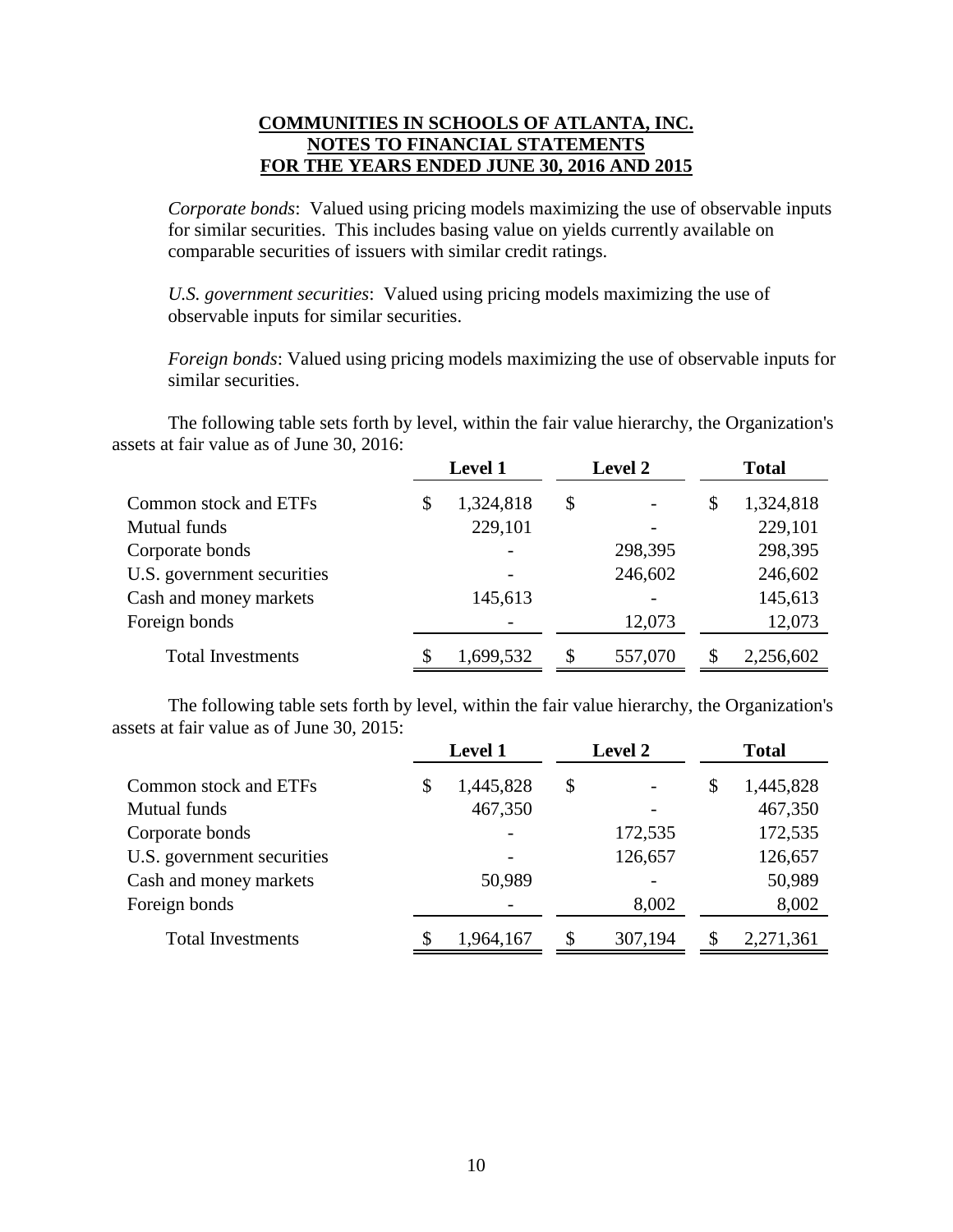#### **3. PROPERTY AND EQUIPMENT**

Property and equipment consists of the following at June 30:

|                                   | 2016          | 2015          |
|-----------------------------------|---------------|---------------|
| Computers and software            | \$<br>288,263 | \$<br>250,374 |
| Furniture, fixtures and equipment | 211,104       | 211,104       |
| Vehicles                          | 69,041        | 69,041        |
| Improvements                      | 25,519        | 25,519        |
| Total                             | 593,927       | 556,038       |
| Less accumulated depreciation     | (527, 489)    | (495,072)     |
| Total property and equipment, net | \$<br>66,438  | \$<br>60,966  |

### **4. LINE OF CREDIT**

In November 2015, the Organization entered into a line of credit agreement with a financial institution that holds a portion of the Organization's investments. The agreement allows for borrowings based on a percentage of the eligible securities maintained in the investment account that serves as collateral. Interest is charged monthly at the lender's calculated base rate with an additional rate above or below the base rate depending on the amount of assets held under management of the institution. As of June 30, 2016, there was no outstanding balance on the line of credit.

In March 2016, the Organization entered into a \$500,000 line of credit agreement with a financial institution. Interest is charged on the outstanding balance at a rate of 3.012 percentage points over LIBOR. The agreement matures on March 25, 2018 and requires monthly interest payments on the outstanding principal balance. As of June 30, 2016, there was no outstanding balance on the line of credit.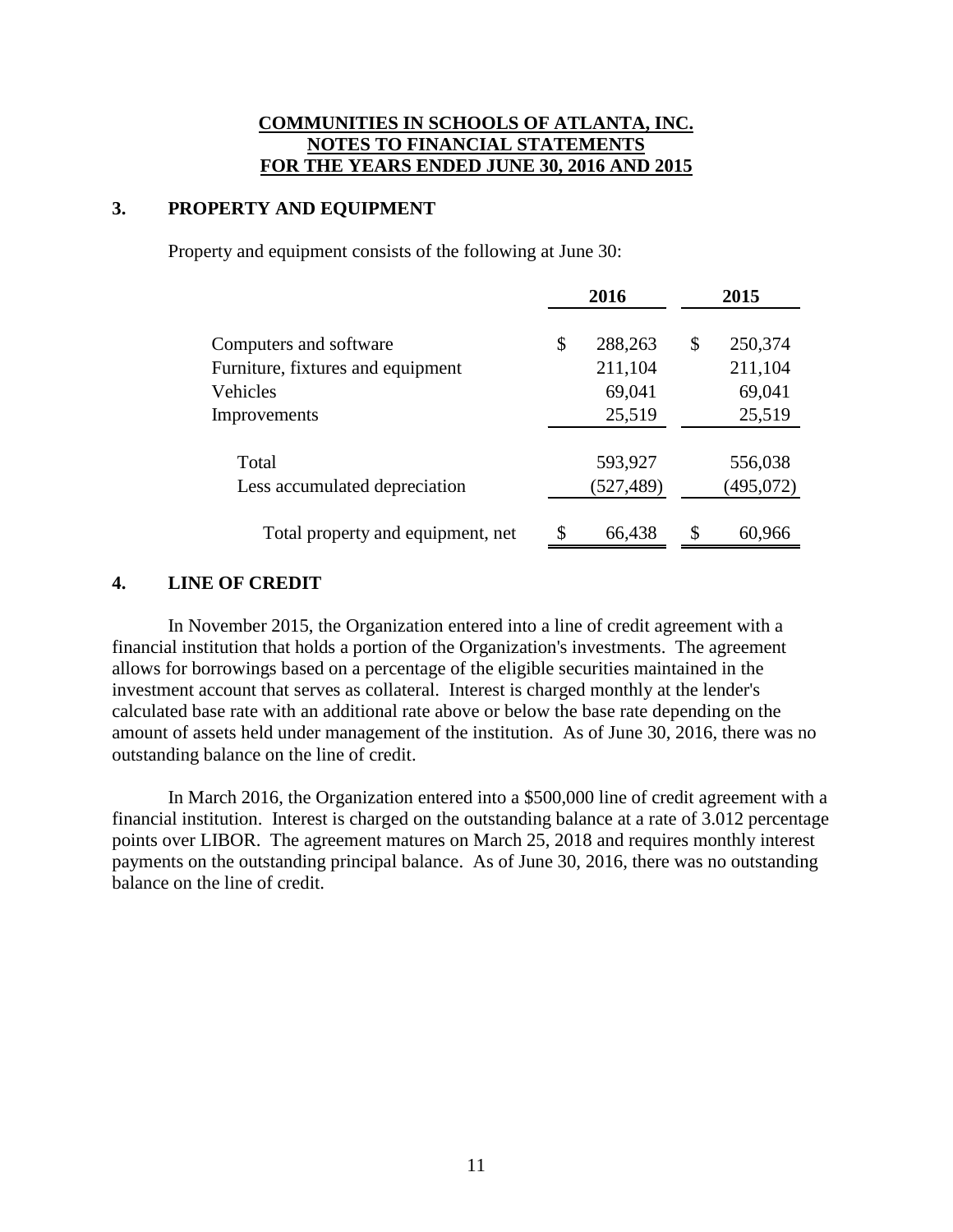#### **5. RESTRICTED NET ASSETS**

Temporarily restricted net assets are available for the following purposes at June 30:

|                                | 2016         | 2015   |
|--------------------------------|--------------|--------|
| Miscellaneous program services | \$<br>56,692 | 72,544 |
| <b>Emergency funds</b>         | 1,071        | 12,687 |
| Scholarships                   | 2,062        | 3,419  |
| Total                          | \$<br>59,825 | 88,650 |

Temporarily restricted net assets totaling \$921,077 and \$623,703 were released during the years ended June 30, 2016 and 2015, respectively, primarily for miscellaneous program services.

#### **6. CONCENTRATIONS**

During the year ended June 30, 2016, the Organization received contributions from two donors representing approximately 40% of total contributions. During the year ended June 30, 2015, the Organization received contributions from one donor representing approximately 16% of total contributions.

At June 30, 2016, one donor represented approximately 95% of promises to give. At June 30, 2015, two donors represented approximately 98% of promises to give.

During the year ended June 30, 2016, the Organization received funding from one government agency representing approximately 78% of total government funding. During the year ended June 30, 2015, the Organization received funding from three government agencies representing approximately 84% of total government funding.

At June 30, 2016, two government agencies represented approximately 84% of grants and contracts receivable. At June 30, 2015, three government agencies represented approximately 84% of grants and contracts receivable.

#### **7. RELATED PARTY TRANSACTIONS**

During the years ended June 30, 2016 and 2015, the Organization received grants of \$38,000 and \$147,111, respectively, from Communities In Schools of Georgia, a nonprofit organization which supports the work of the local Communities In Schools affiliates in the state of Georgia. During the years ended June 30, 2016 and 2015, the Organization received grants of